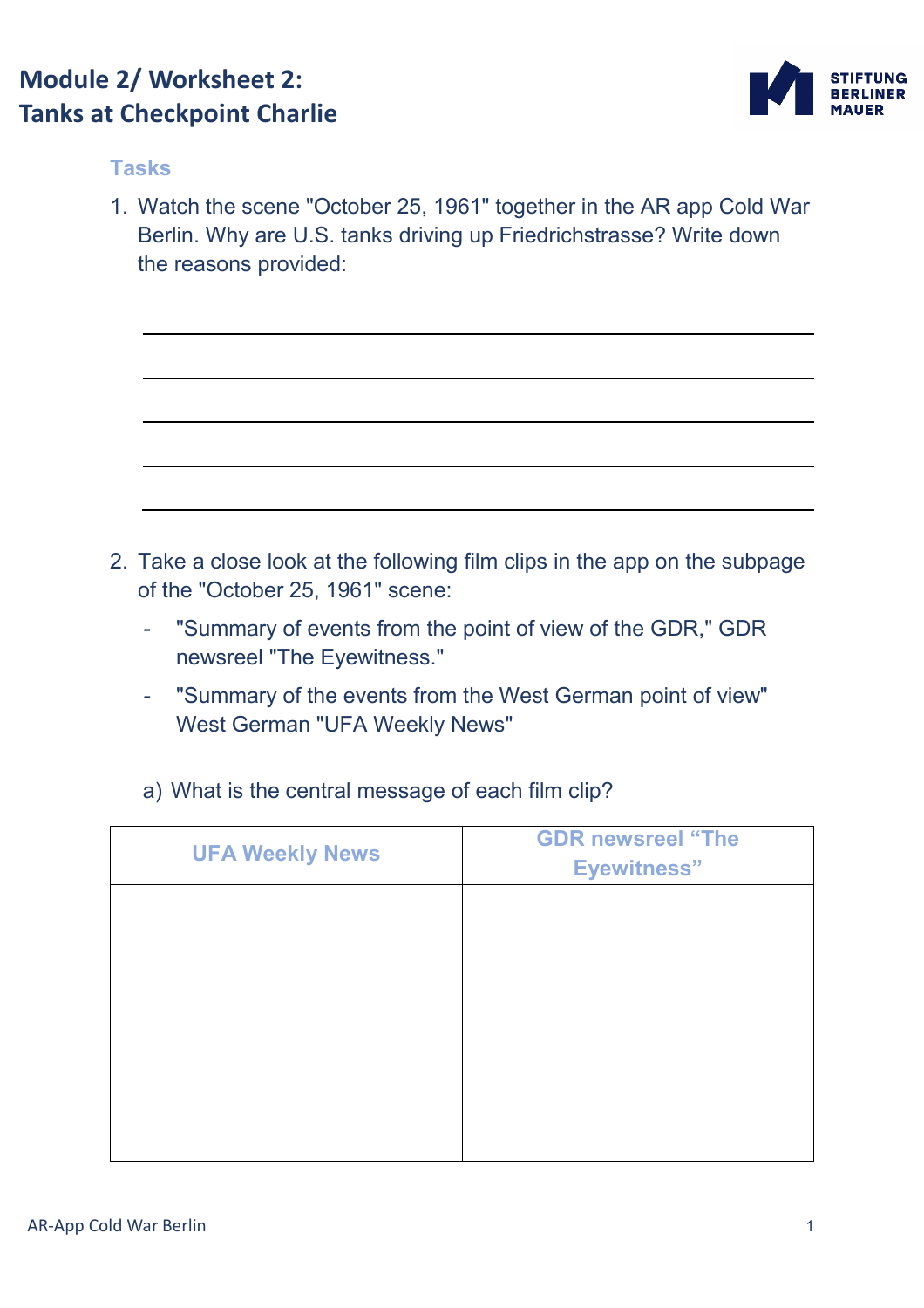## **Module 2/ Worksheet 2: Tanks at Checkpoint Charlie**



b) Compare the two film clips using the questions in the table.

|               | <b>UFA Weekly News</b>                              | <b>GDR newsreel "The Eyewitness"</b>                |
|---------------|-----------------------------------------------------|-----------------------------------------------------|
|               | <b>Describe</b>                                     | <b>Describe</b>                                     |
| a)            | The pictures: Who or what is shown?                 | The pictures: Who or what is shown?                 |
| $\mathbf{b}$  | The choice of words: What biased terms<br>are used? | The choice of words: What biased terms<br>are used? |
| $\mathbf{c})$ | The music: What mood is created by the<br>music?    | The music: What mood is created by<br>music?        |
| $\mathsf{d}$  | The effect: How does the film clip affect<br>you?*  | The effect: How does the film clip affect<br>you?*  |

\* **Tips for differentiation: Information sheet 4 provides** adjectives to help you describe the effect**.**